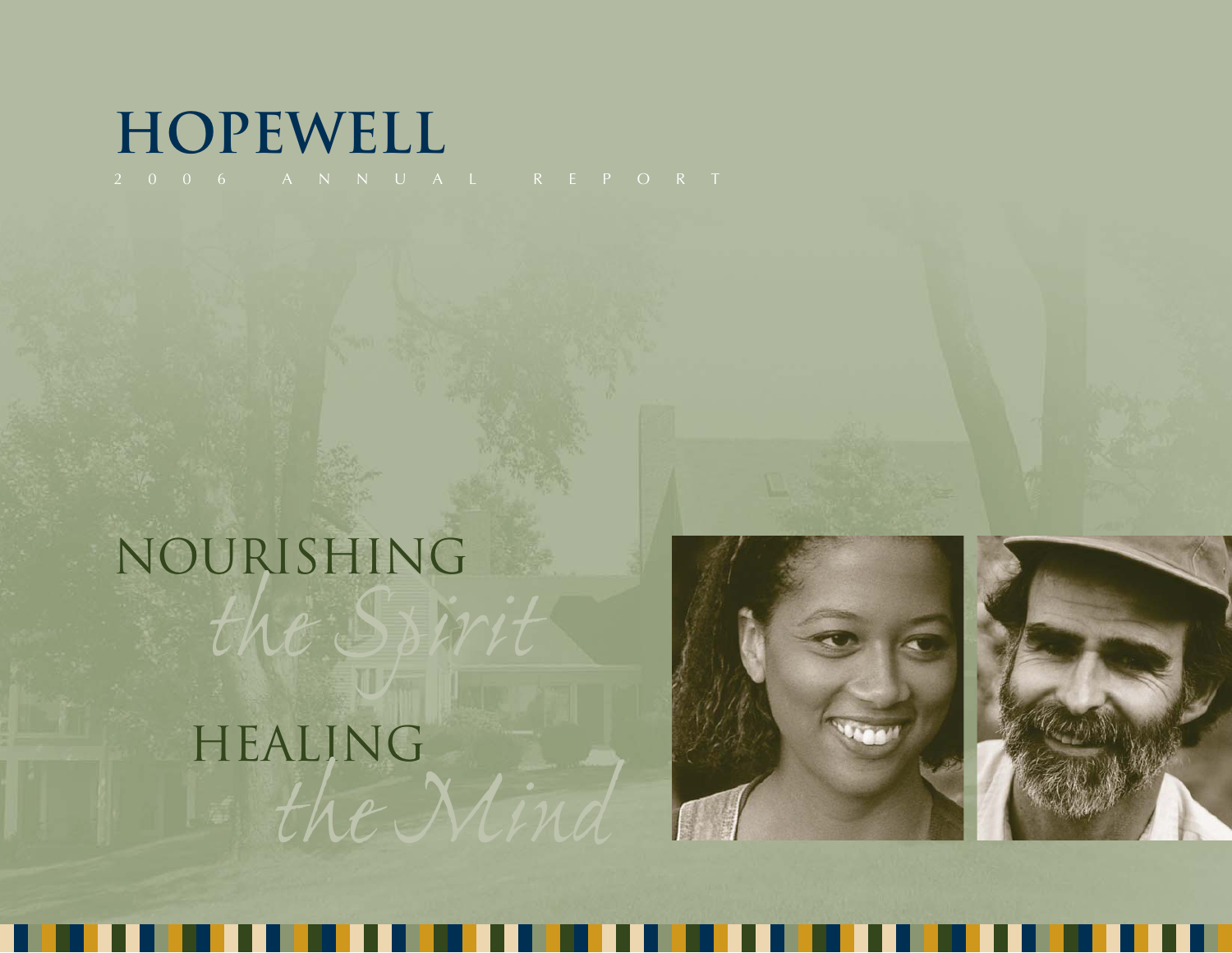**Our mission** is to provide an opportunity for adults with serious mental illness to work toward a more self-reliant and satisfying life through participation in a residential therapeutic farm community.

### About Hopewell

Hopewell is a therapeutic farm community located in Mesopotamia, Ohio.

Since 1996, we have provided a gentle, safe, healing environment for adults with schizophrenia, schizoaffective disorder, bipolar disorder, major depression and other forms of serious mental illness.

We are the only residential mental health facility in Ohio that provides this type of treatment-based, community-centered care.

Our community of residents and staff, working together supportively and cooperatively, is the primary source of healing which fosters individual change. Time in a community setting and appropriate illness management encourages the development of positive relationships and a healthy interdependence with others.

2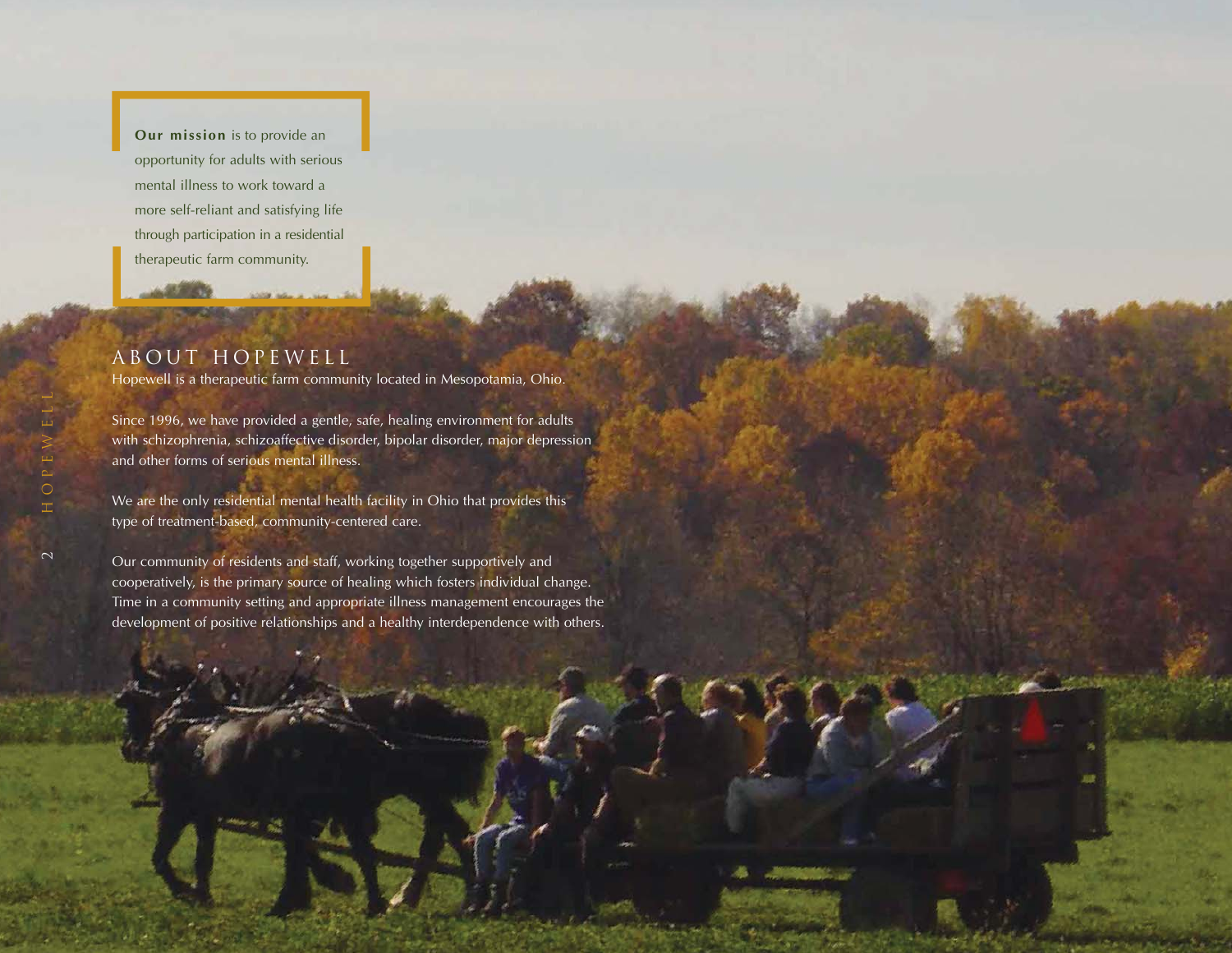$\omega$ 

## dear hopewell

*Community,*

In 2006 we celebrated our 10th year anniversary of creating this special farm and community where we nourish the spirits and heal the minds of adults with mental illness.

You have celebrated with us through your participation as a donor, volunteer, referral source, family member or friend.

We thank you because mental illness is a culturally expensive condition.





Its primary cost is the impairment of individuals and families' potential. Its secondary cost is the expense to the criminal justice and welfare systems that often results when mental illness goes untreated.

Hopewell's opportunity to explore a person's potential is unique. Most longterm care options for an adult with a mental illness focus mainly on housing; comprehensive treatment is often not a part of the picture.

As a result of participation in the therapeutic Hopewell experience, we believe that an individual struggling with serious mental illness will develop and sustain stronger capacities, make better choices, recognize the necessity of psychiatric support and ultimately live more self-reliantly.

Through your generous support of Hopewell – your careful nourishing of our spirit – adults with a mental illness and their families have the opportunity to reach their potential.

Thank you for making our 10-year milestone so special.

Robert Sawers Susan LaPine

Susan M. LaPine

Executive Director **President, Board of Directors**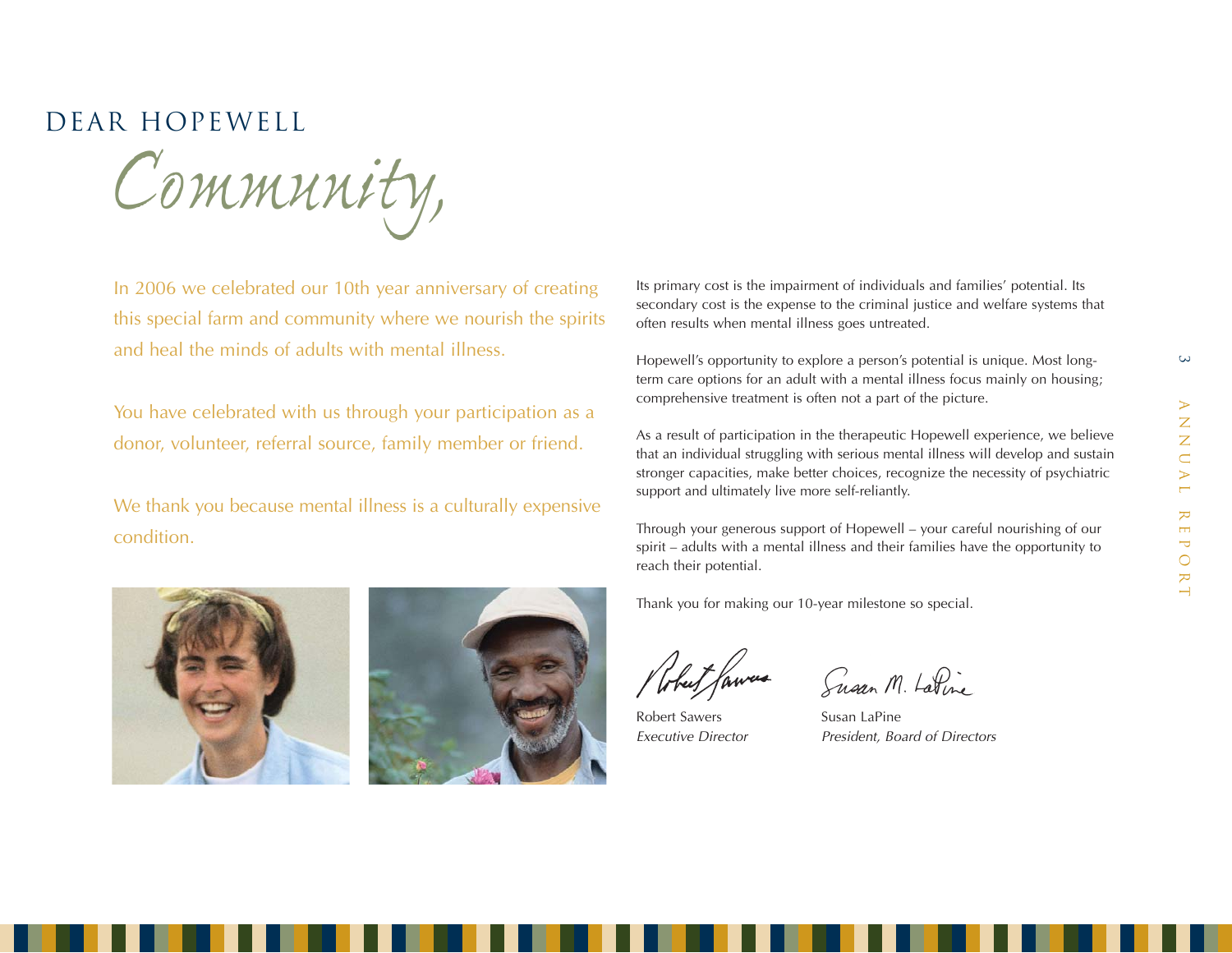## 2006

*Highlights*



Over \$630,000 in Assistance Provided to Residents At any given time, Hopewell provides over 90 percent of our residents with financial assistance. In 2006, that amount totaled \$639,000.

To make this possible, over 30 percent of our \$2.8 million budget is funded by individual, corporate and foundation donations. Your support means so much to our residents whose lives can be transformed through engagement in the Hopewell community.

#### Hopewell Achieves Nationwide First

Hopewell is committed to continuously exploring ways to define and measure the effectiveness of our program. We understand that an outcomes-oriented mindset is critical not only for improving our services and positively impacting the people we serve, but also for the ongoing support of our board, volunteers and funding community.

In 2006, through a rigorous review process, Hopewell achieved a groundbreaking three-year accreditation from the Commission on Accreditation of Rehabilitation Facilities (CARF). Hopewell is the first provider of mental health services in the country to be reviewed and accredited as a Therapeutic Community.

In addition, a three-year certification is indicative of superior performance. According to CARF, "CARF-accredited service providers enjoy recognition…for superior standards of care and excellence in outcomes."

#### Lewis Family Challenge Supports Endowment

Early in 2006, Hopewell learned we would become the beneficiaries of an exciting and generous \$1.1 million endowment challenge grant from the Peter B. Lewis Family.

Our endowment campaign began in 2000 with a goal of \$6 million and a vision. This vision was and is to one day accept residents regardless of their ability to pay. Income from the endowment helps subsidize our unmet costs.

Longtime supporters of Hopewell, the Lewis Family gave our campaign a significant boost by doubling donors' gifts through their challenge grant. At the end of 2006, we raised more than \$430,000 toward reaching the match.

#### Residents Benefit from Cognitive Therapy

A 2006 focus for Hopewell was to formally integrate the concept of Cognitive Rehabilitation Therapy (CRT) into our daily life. CRT is recognized by The Harvard Medical School and many other research institutions as a viable treatment method for mental health recovery.

Using the Miran Approach, whose premise is that the brain can recover functioning and even relearn cognitive skills, staff helped residents to improve their planning, reasoning, memory and motor skills through carefully designed activities. Each of these skills, and the many others that are addressed, are necessary for an individual to operate in a community and to minimize mental dysfunction.

Through careful preparation and discussion prior to an event or project and thorough debriefing following it, residents and staff incorporated the Miran Approach into life on and off the farm.

Thank you to the Ridgecliff Foundation for providing the funding to make the Miran training possible.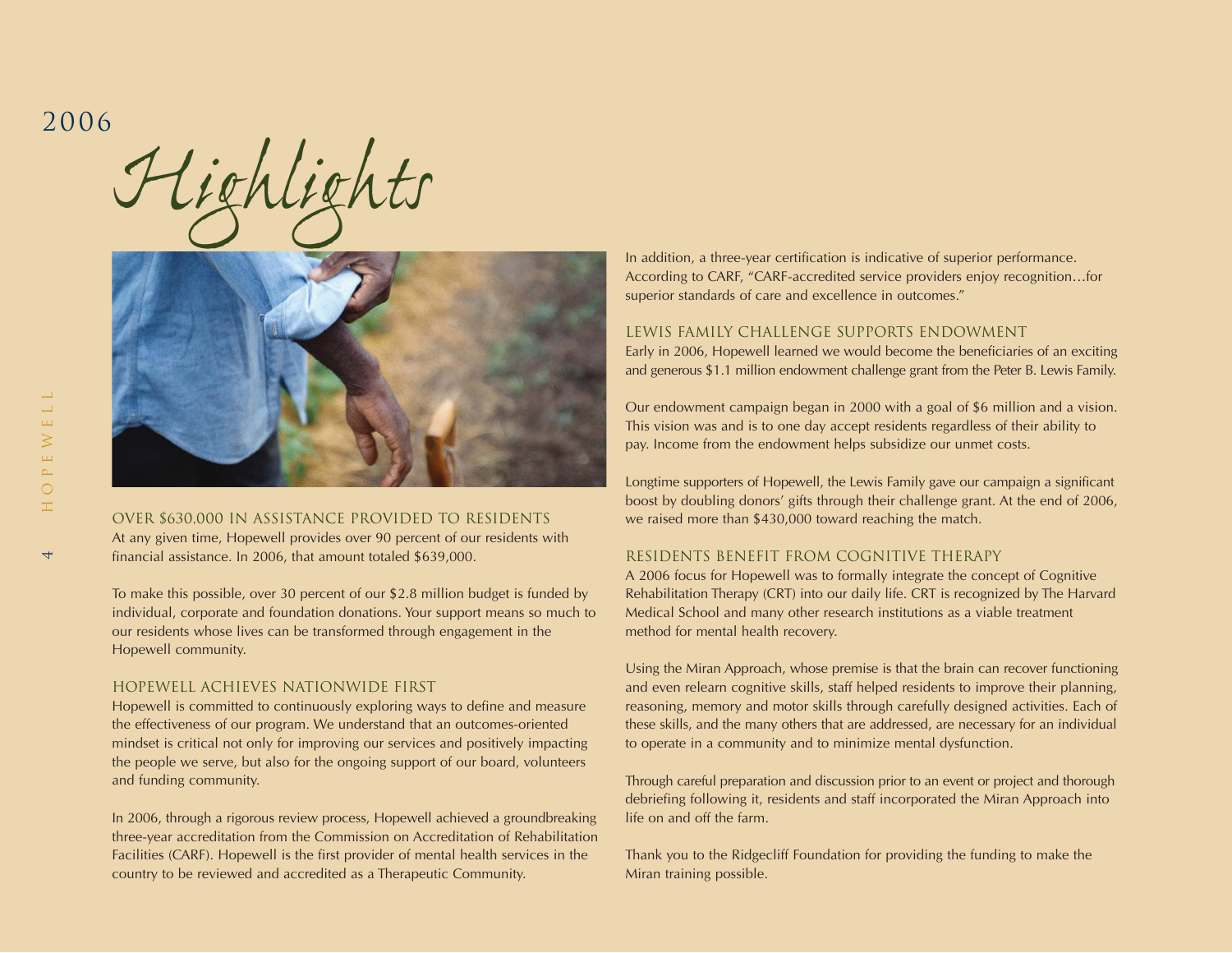## 2006

*Financials*

Audited by Saltz, Shamis & Goldfarb





## OPERATING revenues

| Program Fees and Other 1,801,035.00                 |              |
|-----------------------------------------------------|--------------|
| Operating Contributions,<br>Interest, and Dividends | 946,610.00   |
| Sub-Total                                           | 2,747,645.00 |
| Other Revenues                                      |              |
| Gains/Losses                                        | 318,662.00   |
| Capital Gifts                                       | 52,516.00    |
| <b>Endowment Gifts</b>                              | 417,681.00   |
| <b>TOTAL</b>                                        | 3,536,504.00 |







As careful stewards of our donors' investments, Hopewell strives to maintain the highest business practice standards and fiscal responsibility. We achieved a balanced budget in 2006 as well as an accumulated balanced budget from 2001 through 2006.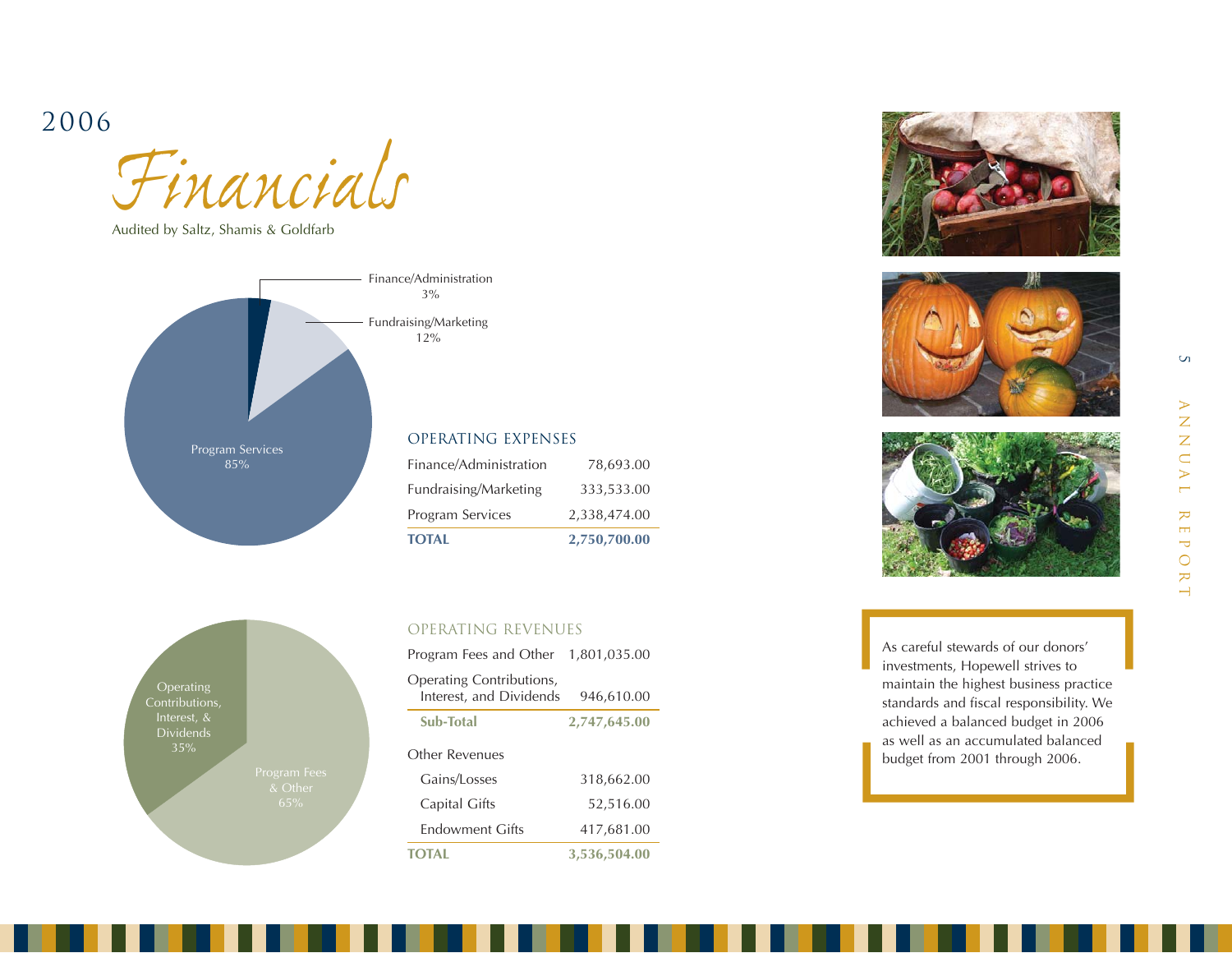## thank you to our community of friends

Mr. and Mrs. Hadlai A. Hull Mr. Henri Pell Junod, Jr. Robert and Elayne Kwait Lincoln Financial Group Foundation, Inc.

#### The Hopewell Endowment Fund

The Lewis Family Challenge Grant provided an exciting and generous component to our endowment fundraising in 2006. We raised close to half of the funds needed to match this \$1.1 million challenge and we continue in 2007.

#### Bettcher Industries

Mr. and Mrs. William E. Butler Mr. and Mrs. Gerald A. Conway Mrs. Carolyn C. Lampl The Lerner Foundation Mr. and Mrs. John C. Morley Mrs. Lucia S. Nash Mr. and Mrs. Alfred M. Rankin, Jr. Mr. Bruce T. Rankin Mr. and Mrs. David M. Schneider Tecovas Foundation Thompson Hine LLP Mr. and Mrs. Jordan A. Truthan Mr. and Mrs. John D. Wheeler Mr. and Mrs. Peter C. Wykoff

#### 2006 Gifts

6 HOPEWELL

 $\circ$ 

 $\Box$  $\geq$  $\pm$  $\sim$  $\circ$  $\pm$ 

**Clara T. Rankin Founders Society (\$5,000+)** The George W. Codrington Charitable Foundation Alton F. and Carrie S. Davis Fund Caroline B. Emeny Charitable Lead Annuity Trust Foster Family Harry K. and Emma R. Fox Charitable Foundation Louise H. and David S. Ingalls Foundation Mr.\* and Mrs. Brooks M. Jones Fred A. Lennon Charitable Trust Mr. Adam J. Lewis Mayer-Haber Memorial Fund Julien L. McCall The Margaret Clark Morgan Foundation The Murch Foundation The John P. Murphy Foundation The Edwin D. Northrup II Fund The Elisabeth Severance Prentiss Foundation Mr. and Mrs. William C. Prior Bruce Rankin Mrs. Alfred M. Rankin Mr. and Mrs. Albert B. Ratner James and Donna Reid The Reinberger Foundation The Ridgecliff Foundation, Inc. Mr. and Mrs. David M. Schneider The Sears-Swetland Family Foundation The Kelvin and Eleanor Smith Foundation George B. Storer Foundation Marguerite M. Wilson Foundation The Triple T Foundation

#### **The Homestead Society (\$2,500 – \$4,999)**

Anonymous The Cleveland Foundation Home Savings Charitable Foundation Mrs. John F. Nash Mr. and Mrs. Dudley P. Sheffler

Anonymous

Mrs. Ellen W. Chinn

Mrs. Charles Hickox

Hodder

Berger Beth Boles

Barbara Brown and Steve Ward Mr. William D. Ginn Mrs. Sally K. Griswold Stacie and Jeffrey Halpern Mr. and Mrs. William R. Hawke Mrs. Edith Blum Hirsch Mr. and Mrs. Arthur S. Holden, Jr.

Drs. Adel Mahmoud and Sally

Mr. and Mrs. Joseph J. Mahovlic Kathryn and John Makley Dr. Nancy Clay Marsteller Mr. and Mrs. Homer McDaniel Toddy and Jim McMonagle NACCO Industries, Inc. O'Neill Brothers Foundation Mr. and Mrs. Stanley C. Pace Mr. and Mrs. James R. Pender Mr. and Mrs. Alfred M. Rankin, Jr. Mr. and Mrs. Claiborne R. Rankin Roger F. and Alison A. Rankin Mr. and Mrs. Thomas T. Rankin Mr. Peter K. Ranney RIG III Family Foundation Mr. and Mrs. Robert J. Roth The South Waite Foundation Margaret G. Taplin Susan and John Turben Foundation The Veale Foundation Dr. Mary June Wall Mr. and Mrs. John D. Wheeler **Partner (\$500 – \$999)** Mr. and Mrs. James Bartlett The Belden Brick Company Drs. Nathan A. and Sosamma J.

Foundation

**The Compass Society (\$1,000 – \$2,499)** Mr. and Mrs. Sheldon G. Adelman Mr. and Mrs. A. Edward Albert Mrs. Raymond Q. Armington Dr. and Mrs. Jerald S. Brodkey Peter and Leonie Buckley Isabel D. Chamberlin Mr. Corning Chisholm Mary and Bill Conway Robert R. and Gay C. Cull Family David S. Dickenson II Eaton Charitable Fund Mr. and Mrs. Morton G. Epstein Mrs. Morris Everett, Sr. Mr. and Mrs. Frederick P. Floyd Mr. and Mrs. Geofrey J. Greenleaf Mr. and Mrs. Joseph D. Harnett Sally and Oliver Henkel Harvey and Norma Kotler Ms. Charlotte R. Kramer and Mr. Leonard Schwartz Mr. and Mrs. Dennis W. LaBarre Hal and Susan LaPine Dr. and Mrs. L. Douglas Lenkoski Mr. and Mrs. Louis A. MacKenzie, Jr. Milton and Tamar Maltz Dr. and Mrs. James S. Marshall Mrs. Walter Marting Mr. and Mrs. A. Malachi Mixon III Marge and Dan Moore Ms. Suzanne Morgan Eric and Jane Nord Foundation Mr. and Mrs. William M. Osborne, Ir. Jane and Jon Outcalt Mr. and Mrs. S. James Ruddock Mr. and Mrs. Robert E. Sawers Daniel E. Schweid, MD & Carolee K. Lesyk, Ph.D. Laura and Mike Shannon Mrs. Gretchen Smith Mr. and Mrs. James Spira Mr. and Mrs. John K. Sullivan The Nelson Talbott Foundation Mrs. C.C. Tippit Mr. and Mrs. Stephen D. Walters Denton and Faith Wyse **Sponsor (\$250 – \$499)** J.C. and Helen Rankin Butler Kathleen S. Crawford

Pam and Steve Keefe Key Foundation Mr. and Mrs. Arthur J. Lafave, Jr. Mr. and Mrs. Lawrence N. Murray Pysht Fund Drs. Robert and Peggy Ratcheson Mr. and Mrs. John M. Saada Mrs. Asa Shiverick, Jr. Mr. Mark W. Teague

#### **Associate (\$100 – \$249)** Anonymous (2)

Carol Rolf and Steven Adler Mr. and Ms. Thomas W. Adler Bruce and Barbara Akers Mr. and Mrs. A. Chace Anderson Mr. and Mrs. Albert A. Augustus Mr. and Mrs. Edward Babcock Dr. Les Ballard Kathleen Barber Mr. and Mrs. James S. Barker Mr. and Mrs. John S. Barker Mrs. Aloise O. Bates H. William Beechler William H. and Jeanne G. Belden Philanthropic Fund James R. Bell, Jr. Mr. and Mrs. Jeffrey M. Biggar Mr. William P. Blair III Mr. and Mrs. James D. Blaser Marlene and Harold Blumenthal Mr. and Mrs. James C. Boland Mr. and Mrs. Charles P. Bolton Mr. and Mrs. Kenyon C. Bolton III Mrs. Kenyon C. Bolton, Sr. BP - Matching Fund Programs Phyllis and Ed Brandon Mr. and Mrs. David L. Brennan Mr. and Mrs. Paul S. Brentlinger The Brick Family

Mr. Robert W. Briggs and Dr. Joanne H. Briggs Mr. and Mrs. Harvey Buchanan Mrs. Noah L. Butkin Mr. and Mrs. Donald V. Buttenheim Mr. and Mrs. Hugh Calkins Ms. Katherine Callahan Mr. and Dr. Gordon T. Canning, Jr. Nancy W. Carpenter Mr. and Mrs. William H. Carpenter Mr. and Mrs. David D. Carr Mrs. Ann B. Carter Leigh and Mary Carter Mr. and Mrs. David P. Cerone George N. Chandler II Mrs. Walter M. Charman, Jr. Mrs. Irving J. Chelm Mr. and Mrs. Homer Chisholm Ralph Gibbon and Jane Christie Mr. and Mrs. Michael A. Clegg Cohen and Company Mr. and Mrs. Evan R. Corns Mr. and Mrs. David A. Cowan Mr. and Mrs. Matthew Crawford Marilyn Cunin David and Debbie Daberko Mr. and Mrs. Peter W. Danford Jeffrey and Stephanie Danzinger Charles and Abbie Daroff Dr. and Mrs. Robert B. Daroff Mr. and Mrs. Jeffrey C. Davidson Mr. and Mrs. Edward H. deConingh, Jr. Bourne and Louise Dempsey Mr. and Mrs. James H. Dempsey, Jr. Mrs. Arthur Dery Mr. and Mrs. Michael DiMino James A. Doull, Jr. MD Jane Seelbach Driver Mr. and Mrs. Donald B. Eklund Mr. and Mrs. Oliver F. Emerson Dr. and Mrs. R. Bennett Eppes Howard Epstein, MD and Gregg Levine Mr. and Mrs. Chandler Everett Mr. and Mrs. Robert L. Findling, MD Mr. and Mrs. Franklin B. Floyd, Jr. Mr. and Mrs. Robert B. Ford Mr. and Mrs. Drew C. Forhan Dr. and Mrs. Ronald G. Fountain Mr. and Mrs. Peter K. Garson Stephen and Lisa Geber Mr. Michael J. Geier Mr. Timothy G. Geier Barbara P. Geismer Mr. and Mrs. Robert W. Gelbach Dr. Elizabeth Nagel Gersten Mr. and Mrs. John H. Gherlein Scott and Sharon Gilbert The Glubiak Family Mr. Jerold L. Goldman Mr. Sheldon Goodman Tom Goodman Douglas R. Gowland Mr. and Mrs. Jerome R. Gratry Mr. and Mrs. Richard C. Gridley Mr. and Mrs. Robert D. Gries Mr. and Mrs. Richard S. Grimm Jane and Jim Griswold

Mr. and Mrs. Brent R. Grover Shirley B. Grover Mrs. Laurence K. Groves Dr. and Mrs. James P. Guerrieri Mr. and Mrs. David H. Gunning Mr. and Mrs. William E. Gunton Mrs. John A. Hadden, Jr. Dr. and Mrs. Joseph F. Hahn Mary Louise and Richard Hahn Mr. and Mrs. Mark D. Hanna Ms. Alice N. Hannon Jane K. Harris Mrs. H. Stuart Harrison Mr. H. Clark Harvey and Ms. Holly Selvaggi Mr. and Mrs. Henry R. Hatch III Mr. and Mrs. David G. Heiman Peter Herbruck and Pamela Mascio Mr. and Mrs. John F. Herrick Mr. and Mrs. Robert Hexter Mr. and Mrs. William M. Hogan III Mr. and Mrs. John B. Hollister, Jr. Molly and Jack Hooper Mrs. Harry R. Horvitz Marcy and Richard Horvitz Foundation Samuel W. Hughes Katherine S. Ingalls Dr. and Mrs. Scott R. Inkley James D. Ireland III Susan and Stanley Jaros Mr. and Mrs. Norman Jeavons Mr. Charles F. Jenkins Nancy K. Johnson, MD Walter and Jean Kalberer Michael J. Kelley Mrs. Walter C. Kelley Susan and George Klein Knights of Columbus Lenore A. Kola, PhD Sue Ellen and Jeffrey Korach Mr. and Mrs. Ewald E. Kundtz, Jr. Mr. and Mrs. J. Andrew Kundtz Mr. and Mrs. William H. Lafave Kathleen Hartwell Lambacher Marilyn and Chris Langmack Honey and David Lazar Ray and Jennifer Leach Ms. Marcia W. Levine Teri and Mark Levine Dr. and Mrs. Stephen B. Levine Mr. and Mrs. Kurt L. Liljedahl Mr. and Mrs. Jon A. Lindseth Patricia H. Lineberger Mrs. James S. Lipscomb The Longview Foundation Bill and Susie MacDonald Ms. Jean C. Mackenzie Mr. and Mrs. Sheldon S. MacLeod Dr. M.E. Maguire and R.A. Macedonio Alan Markowitz and Cathy Pollard Nina and Sandy McAfee Mr. and Mrs. Arch J. McCartney Ann McConnell Mr. and Mrs. William C. McCoy Rob and Merry McCreary Mr. and Mrs. S. Sterling McMillan III McSherry, Patton & Toumert Joann Medinger

Mr. and Mrs. Howard C. Meyer, Jr. Dr. and Mrs. Beno Michel Mr. and Mrs. W.J. Miller II Robert and Laura Mock Mr. and Mrs. Michael Montlack Mr. and Mrs. Dixon Morgan, Jr. Harriet and Mel Morris Thomas and Jane Morris Warren and Betsi Morris Dr. Joan R. Mortimer Mr. and Mrs. Bert W. Moyar Scott and Margaret Mueller Dr. and Mrs. Paul Murray Helen and David Nagusky Narragansett Group Mr. and Mrs. Robert D. Neary Joanne Nemitz Ellen and Stuart Neye Dr. and Mrs. James C. Niederman Mrs. Daurine Noll Eric and Jane Nord M. I. Nurenberg and Joanne Klein OppenheimerFunds, Inc. Mr. and Mrs. Harvey G. Oppmann Mr. and Mrs. Edgar L. Ostendorf, Jr. Mr. Henry Ott-Hansen Ms. Diane L. Otto Gary Pagano Mr. and Mrs. John M. Plumpton Mr. and Mrs. Richard W. Pogue Julia and Larry Pollock Stanley M. Proctor Mr. and Mrs. Thomas A. Quintrell Mr. and Mrs. James Ratner Dr. and Mrs. Mohammad Rezaee Mrs. Thomas T. Richmond Mrs. Alice Robbins Mr. and Mrs. William R. Robertson Barbara S. Robinson Mr. and Mrs. David R. Robinson Dr. and Mrs. David A. Rodgers Miriam and Melvin Rosenthal Mr. and Mrs. Steven M. Ross M.H. Rountree Mr. and Mrs. Kevin K. Ruddock Mr. and Mrs. Peter Rzepka Judith and James Saks Dr. and Mrs. H.A. Scali Nancy and Regin Schlachet Cindy and Rick Schulz Mr. and Mrs. John B. Schulze Mark Schwartz and Bettina Katz Jeff Scott Mr. and Mrs. Samuel K. Scovil Mr. and Mrs. William Seelbach Dr. and Mrs. William C. Sheldon Ms. Kim Sherwin Mr. and Mrs. Asa Shiverick III Mr. and Mrs. Reginald C. Shiverick Drs. Jerry and Linda Shuck Mrs. Everett W. Smith Becky and Jeff Smythe Dr. Barry and Rena Sogoloff Mr. and Mrs. Robert F. Sposito Mr. and Mrs. Peter C. Steck Nancy C. Stevenson Mr. and Mrs. Joseph D. Sullivan Mrs. Lorraine S. Szabo Seth and Franny Taft Jack and Nancy Tanis

Joe and Susanne Teague

Mr. and Mrs. Henry L. Meyer III

Mr. and Mrs. Joseph H. Thomas Vincent and Patti Thomas Mr.\* and Mrs. W. Hayden Thompson Mr. and Mrs. F. Jerome Tone III Mr. and Mrs. Lyman H. Treadway III Karin and Jordan Truthan Mr. and Mrs. Hal Uhrman Dr. and Mrs. Wulf H. Utian Senator and Mrs. George V. Voinovich Dr. and Mrs. T.R. Warm Mr. and Mrs. David I. Warren Gail and Edward Weintraub Mort Weisberg Jerome F. Weiss Mr. Ronald I. Weiss Mr. and Mrs. Paul E. Westlake, Jr. Mr. and Mrs. Dickson Whitney, Jr. Mrs. Lewis C. Williams Alan D. and Gloria Wright Mr. and Mrs. Bennett Yanowitz Daniel and Nancy Zavelson **Supporter (Up to \$100)**

Mr. and Mrs. Bruce W. Thomas

Drs. Tom and Abby Abelson Ms. Nancy M. Ang Mr. Trin Avers Arthur D. Baldwin II Mr. and Mrs. Marshall T. Bedol David and Susan Bercheck Mrs. Elaine Bercu Mr. and Mrs. Michael Bidwell Mr. and Mrs. Charles A. Bittenbender Richard J. Blum and Harriet L. Warm Mr. and Mrs. Gabor S. Brachna Dr. and Mrs. William E. Bruner II Frances and Peter Buttenheim Dr. and Mrs. Charles M. Carr Dr. and Mrs. H. Cascorbi Mr. and Mrs. Lucien H. Case Dr. and Mrs. Melvin J. Chavinson Norman A. Clemens Lynda Elliott Conway Dr. and Mrs. Richard B. Corradi Mr. and Mrs. Barring Coughlin, Sr. Mr. and Mrs. Charles E. Daane Ms. Londa H. Dalton Mrs. Jean G. Daniel Dr. and Mrs. Chad L. Deal Dr. and Mrs. Garland Y. DeNelsky Mrs. Thurman Downing Mr. and Mrs. Theodore Fabyan Drs. John and Elizabeth Feighan Beverly Ludwig and Stanley M. Fisher Ken and Mary Foster Margaret Ann Freer Dr. and Mrs. Richard A. Friedell Barbara and Peter Galvin Mr. and Mrs. Richard C. Garretson

Ms. Hyatt N. Ghanbari Mr. and Mrs. Michael E. Grady Mrs. Leona Hanrahan Ms. Nancy H. Harvey Iris and Tom Harvie Mr. and Mrs. Lawrence H. Hatch Mr. Henry H. Hawley Mr. and Mrs. Farley Helms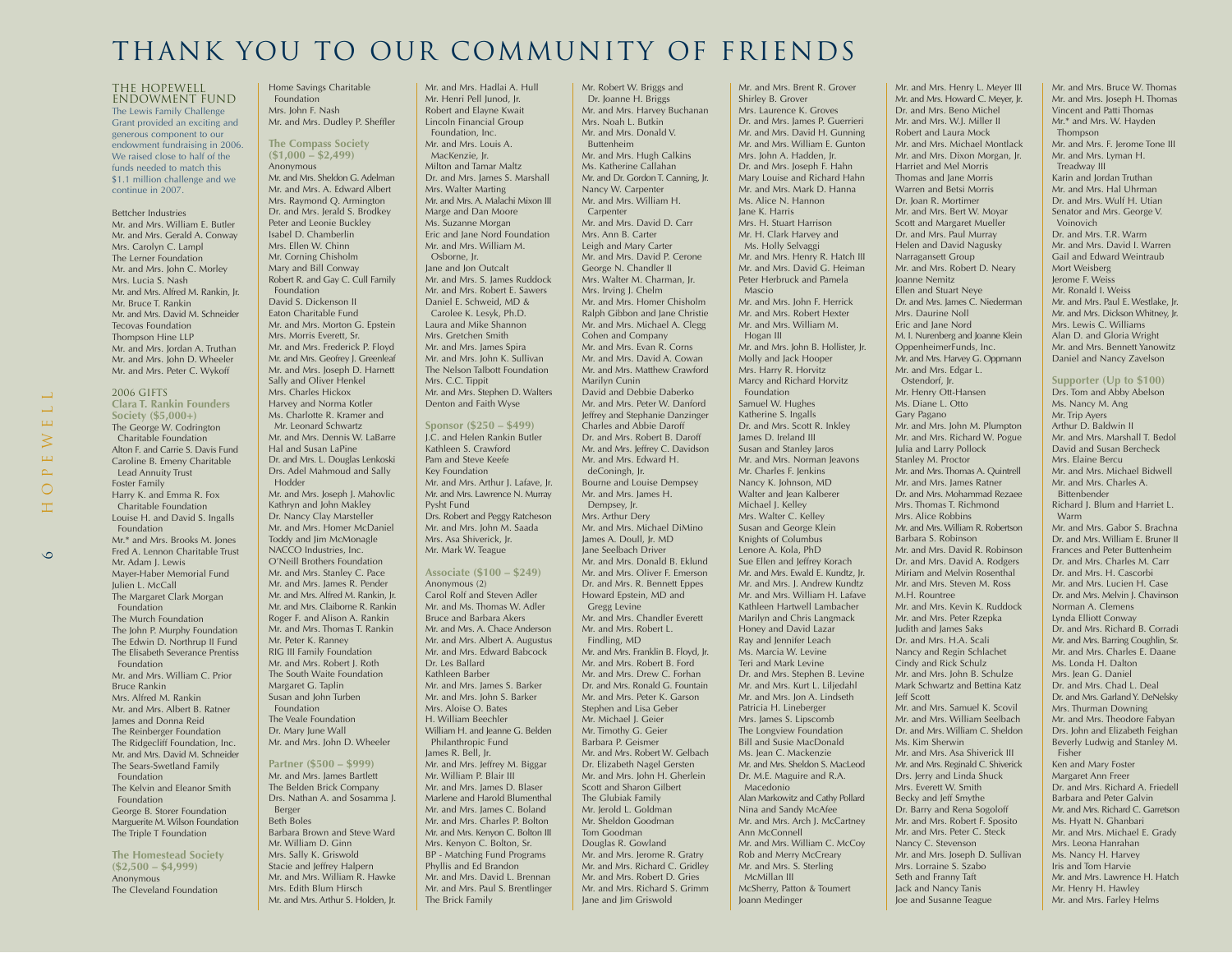Mrs. Roland Hill Mr. and Mrs. Robert Himler Mr. and Mrs. Christopher P. **Hitchcock** Mr. Martin R. Hoke Mr. and Mrs. Kenneth F. Holzman Mr. and Mrs. K.P. Horsburgh, Jr. Mr. Laurence G. Isard Junction Auto Sales Barbara Kaufman, MD Dr. C. William and Ardith M. Keck Ms. Linda Z. Kelly Susan R. Kent Dr. and Mrs. Layton Kest Terri and Stuart Kline Hershel and Maxine Koblenz Ms. Anne Marie Kollander-Benz Ursula Korneitchouk Dr. and Mrs. Albert C. Leizman Richard Lightbody, MD Mr. and Mrs. Robert Linns. Dr. and Mrs. Joseph P. Lipuma, MD Mr. and Mrs. Kenneth E. Lowe, Sr. Mr. and Mrs. Hans Luders, MD Mr. and Mrs. Robert A. Luria Mr. and Mrs. Alan G. Luzius Mr. and Mrs. Richard A. Manuel Mr. and Mrs. Martin H. Marcus Martha Rogers Marsh Lynda and Charlie Mayer Mrs. John S. McLennan Barbara and Donald Meckler Mr. and Mrs. Edwin S. Meekins Allen and Ruth Miller Mr. Edwin R. Motch III Mrs. Werner Mueller Mrs. Gail Newman Dr. and Mrs. Samuel A. Nigro Mrs. Emily C. Parkman Carol and Marc Pohl Ms. Lisa A. Reid Mr. and Mrs. Gregory H. Reynolds Enid and David Rosenberg Mr. and Mrs. George Roth Marjorie Bell Sachs Franz and Beth Sauerland Mr. John R. Sawyer Mr. and Mrs. Richard A. Schiller Mr. and Mrs. Richard C. Schmidt Jill Schumacher Mr. and Mrs. Ralph Seed Mrs. David A. Seidenfeld Max Stark Ms. Marjorie R. Stern Mr. and Mrs. Thomas E. Stratton-Crooke Mr. and Mrs. Frederick J. Taft Bill and Edie Taft Arthur Timmins Robert L. Vail Mr. George Vassos Mr. and Mrs. John Vrabel Ms. Clare R. Walker Dr. and Mrs. Herbert P. Wechsler Mr. and Mrs. Blair M. Whidden Dr. Norman Zaworski Susan and Marc Ziegler Ed and Linda Keller Zierold

\* Deceased

#### In Kind Gifts and Services Academy Graphic Communication Cleveland Zoological Society Mr. and Mrs. R. Breck Denny Desberg & Associates

Good Nature Organic Lawn Care Company Mrs. Sally K. Griswold Heinen's Harvey and Norma Kotler Martines' Antiques Mrs. Augustus C. McDaniel Mr. and Mrs. Jeff Meese NAC Technologies Mr. and Mrs. Alfred M. Rankin, Jr. Ms. Sandi Swanker Sunnybrook Farms Mr. and Mrs. James M. Walker The Wortzman Company

#### Honorary & Memorial Gifts

**In Honor of Clara Rankin** Mr. and Mrs. Edward Babcock Frances and Peter Buttenheim Mrs. H. Stuart Harrison Mrs. James S. Lipscomb Dr. Nancy Clay Marsteller Jack and Nancy Tanis Mr. and Mrs. Stephen D. Walters

**In Honor of Doug Lenkoski** Norman A. Clemens

**In Honor of David Rodgers** Ms. Clare R. Walker **In Honor of Gordon Jenkins** Mr. Charles F. Jenkins

**In Honor of Margie Wheeler** Mr. and Mrs. Robert D. Neary

**In Honor of Mary Wagley Galeti** Mr. and Mrs. Richard A. Schiller

**In Honor of Morton Epstein** Gregg Levine Ms. Marjorie R. Stern

**In Honor of**  Michael J. Kelley

**In Honor of Stephen Thomas** Vincent and Patti Thomas

**In Honor of the election of Lee Fisher** Beverly Ludwig and Stanley M. Fisher

**In Honor of William Wortzman** Mr. and Mrs. James Spira

**In Memory of Brooks Jones** Junction Auto Sales

**In Memory of Fletcher Gleason**  Karin and Jordan Truthan

**In Memory of Grant Roth** Gail and Edward Weintraub

Charles and Abbie Daroff **In Memory of Lorry Elizabeth (Betty) Brubaker** Susan and Marc Ziegler

**In Memory of John Chessler** 

**In Memory of Nancy M. O'Neill** Dr. Nancy Clay Marsteller **In Memory of** 

**Nathan Wisneski** Jill Schumacher

**In Memory of Peter Keefe**  Pam and Steve Keefe

#### **In Memory of David Cutler**

Mr. Ned Babbitt Arthur D. Baldwin II Randy and Gini Barbato Mr. and Mrs. William Barnes IV Mr. David S. Barrie Mr. and Mrs. James Bartlett Benesch, Friedlander, Coplan & Aronoff LLP Mr. and Mrs. Jeffrey M. Biggar Mr. Robert W. Birr Mr. and Mrs. Charles A. Bittenbender Mr. and Mrs. Craig A. Black

Stephen M. and Tressa C. Buente Mr. and Mrs. Michael J. Burns Patricia A. Butler Mr. and Mrs. Randy Carson Mr. and Mrs. Victor M. Cirocco The Cleveland Foundation Mr. and Mrs. Paul R. Cody Mr. and Mrs. Terence M. Collier Mr. and Mrs. Daniel R. Collister Mr. and Mrs. Christopher M. Connor

Ms. Susan I. Cook Mr. and Mrs. Scott S. Cowen Mr. Michael J. Critelli Cuffs Clothing Company Ms. Margo Cutler Mr. and Mrs. Richard W. Cutler Ms. Londa H. Dalton Mr. Henry Davis Mr. and Mrs. Jim Deskovich Mr. and Mrs. Mark P. Dickinson Dr. and Mrs. Walter H. Dimling Mr. and Mrs. James N. Doan Mr. and Mrs. William B. Doggett Mr. and Mrs. Samuel Dolinsky Elliott Electric Supply Mr. and Mrs. Robert A. Elliott Mr. and Mrs. Richard Fearon Mr. and Mrs. Mark J. Finkelstein Ms. Elisabeth A. France Mr. and Mrs. Earl R. Franklin Mr. and Mrs. Robert W. Gelbach Mr. and Mrs. William G. Genne Mr. and Mrs. Gerald L. Gherlein Mr. and Mrs. John H. Gherlein Bob and Ann Gillespie Mr. and Mrs. Russell J. Goodwin Mr. and Mrs. Jerome R. Gratry Mr. and Mrs. Matthew L. Greene Mrs. John A. Hadden, Jr. Ms. Ann Marie Halal Mr. and Mrs. Thomas R. Hanson Mr. and Mrs. Frank I. Harding III

Mr. and Mrs. James D. Blaser Mr. and Mrs. William W. Blausey, Jr. Ms. Donna L. Brant Mr. and Mrs. Robert Brehm

Howard Epstein, MD and Dr. and Mrs. Chad L. Deal Dr. and Mrs. Layton Kest

**Naomi H. Kelley**

Mr. and Mrs. Stephen R. Hardis. Mr. Paul N. Harris Mr. William C. Hartman Mr. and Mrs. Thomas Helfrich Mr. and Mrs. John F. Herrick Ms. Lorelei M. Hertvik Mr. and Mrs. Christopher P. Hitchcock Ms. Carole F. Hoover Mr. Mark Horner Mr. and Mrs. J. Robert Horst Mr. and Mrs. Michael I. Horvitz Mr. and Mrs. Leslie W. Jacobs Mr. Tianlun Jian and Ms. Jingchun Guo Mr. and Mrs. Jeff Jorgensen Ms. Kathy Juratovic Mr. Richard Kaglic Mr. and Mrs. Daniel S. Kalka Mr. and Mrs. F. John Kaspar Pam and Steve Keefe Mr. and Mrs. Michael D. Keeshan Mr. and Mrs. Joseph P. Keithley Michael J. Kelley Mr. and Mrs. Justin A. Kershaw III Mr. and Mrs. R. Steven Kestner KeyCorp Ms. Cathy M. Kilbane and Mr. Don Bullock Mr. and Mrs. Michael H. King Mr. and Mrs. Rodger Kowall Mr. Bruce A. Kretch Mr. Jean-Pierre Lacombe Dr. and Mrs. Roger Langston Mr. and Mrs. Ned C. Lautenbach Ms. Marianna E. Lewanski Mr. and Mrs. Joseph M. Lynch Ms. Kay Lynch Bill and Susie MacDonald Mr. and Mrs. Joseph J. Mahovlic Mr. and Mrs. Boyd E. Mapstone Mrs. Carol S. Markey Mr. and Mrs. Jonathan P. Martin Mr. and Mrs. Michael G. Marting Mr. and Mrs. John J. Matejka Mr. and Mrs. Robert J. McCloskey Mr. and Mrs. James W. McGill Mr. Kurt McMaken Mr. and Mrs. James P. Meil Mr. and Mrs. Henry L. Meyer III Mr. and Mrs. Trent M. Meyerhoefer Mr. and Mrs. John R. Miller Mr. and Mrs. Donald T. Misheff Mr. and Mrs. Peter T. Mitchell Ms. Beth E. Mooney Mr. and Mrs. Dixon Morgan, Jr. Warren and Betsi Morris Mr. and Mrs. Bradley Morton Reverend and Mrs. Otis Moss, Jr. Mr. and Mrs. William C. Mulligan Mr. and Mrs. Hoyt Murray Mr. and Mrs. Frank Navratil, Jr. Mr. and Mrs. Stephen J. Nikrant Mr. and Mrs. Tom O'Boyle Mr. and Mrs. David M. O'Loughlin Lydia Bruner Oppmann Mr. and Mrs. Gregory R. Page Mr. and Mrs. Joseph P. Palchak, Jr. Mr. and Mrs. Michael J. Palmer

Mr. and Mrs. Zachary T. Paris Mr. Robert E. Parmenter Mr. and Mrs. Alan G. Paulus Mr. and Mrs. Victor A. Pelson Mr. and Mrs. J. Stephen Pfancuff Mr. and Mrs. John M. Plumpton Mr. and Mrs. William G. Primps Quarles & Brady, LLP Ms. Diane Rigney M. H. Rountree Mr. Thomas M. Seger Mr. John F. Shelley and Ms. Patricia Burgess Ms. Sally E. Simpson Ms. Laurel C. Smith Mr. and Mrs. Frank Tait Mr. William M. Ullrich United Way Services Vocon Design, Inc. Ms. Constance Wayne Diane Welsh Mr. Eddie Williams, Jr. Ms. Karen D. Winton WKB Superior, LLC Schumann and the benefit committee for their gifts of time and talents. We were especially delighted to recognize Clara Rankin and Norma Lerner as honorary co-chairs. **Corporate Underwriter** Sterling – A National City Company **Corporate Benefactor – \$10,000** The Lerner Foundation **Corporate Sponsor – \$2,500** Anonymous

Mr. and Mrs. Claiborne R. Rankin Mrs. Alfred M. Rankin Mr. and Mrs. John A. Rawot Mr. and Mrs. David D. Renz Mr. and Mrs. Edward J. Riley, Jr. Mr. and Mrs. William R. Robertson Mr. and Mrs. John Rodewig Mr. and Mrs. Michael W. Romine Mr. and Mrs. Norton W. Rose Mr. and Mrs. J.S. Rosokoff Mr. and Mrs. Neil T. Ruddock Mr. and Mrs. Robert E. Sawers Mr. and Mrs. Elliott L. Schlang Dr. Suzanne A. Schneps Mr. and Mrs. John B. Schulze Mr. and Mrs. Samuel K. Scovil Mr. and Mrs. Roger E. Seefeld Mr. and Mrs. Bryan K. Segedi Mr. and Mrs. Ken D. Semelsberger Mr. and Mrs. Asa Shiverick III Mr. and Mrs. John A. Simonetti Mr. and Mrs. James C. Smith Mr. and Mrs. Peter C. Steck Mr. and Mrs. Peter E. Steffes Mr. and Mrs. James A. Sternweis Mr. and Mrs. Thomas C. Stevens Mr. and Mrs. James R. Stover Mr. and Mrs. Jim Sweetnam Mr. and Mrs. Courtenay O. Taplin Mr. and Mrs. Charles O. Thompson Mr. and Mrs. Gary L. Tooker Mr. and Mrs. Thomas Tormey Mr. and Mrs. Marvin Union VGK Financial Services LLC Vocational Guidance Services Mr. and Mrs. John D. Wheeler Mr. and Mrs. Blair M. Whidden Mr. and Mrs. Richard P. White Mr. and Mrs. John Whyte Summer Solstice Summer Solstice 2006 was a record-breaker in attendance and funds raised. Thank you to co-chairs Barbara Akers, Marcia Charter One Bank

Forest City Enterprises Charitable Foundation, Inc. Mr. and Mrs. Russell Galeti, Jr. Glenmede Trust Company Hawken School Howard Hanna Smythe Cramer and Elizabeth Stover Starrett Jones Day Narragansett Group Primus Capital Funds Mrs. Alfred M. Rankin Bruce Rankin Betty Rose Sky Trust Company Visconsi Companies LTD The Wortzman Company **Patron – \$400** Mr. and Mrs. F.J. Callahan Mr. and Mrs. Grant Dinner Mr. and Mrs. Morton G. Epstein Mr. and Mrs. Chandler Everett Ms. Toby Devan Lewis Steve and Penni Weinberg Oswald Companies **Sponsor – \$250** Bruce and Barbara Akers Mr. and Mrs. Albert A. Augustus Beth Boles Mr. and Mrs. Theodore Fabyan Ms. Phylis M. Ferrara Mr. Sheldon Fromson and Ms. Barbara Garson Mr. and Mrs. Gary Fromson Mr. and Mrs. Thomas A. Futey Mr. and Mrs. Seth B. Harris Mrs. H. Stuart Harrison Mr. and Mrs. Arthur S. Holden, Jr. Mr. and Mrs. John B. Hollister, Jr. James D. Ireland III Elizabeth B. Juliano Walter and Jean Kalberer Mr. and Mrs. R. Steven Kestner Mr. and Mrs. John D. Koch Ray and Jennifer Leach Mr. and Mrs. Joseph J. Mahovlic Kathryn and John Makley Mrs. Burton D. Morgan Chloe Warner Oldenburg Mr. and Mrs. Robert J. Roth Ms. Leslie A. Sabo Dr. Antonio Scarpa and Dr. Meredith Bond Mr. John L. Selman Mr. and Mrs. Alvin A. Siegal Jack and Nancy Tanis Mr. Mark W. Teague Mrs. C.C. Tippit Mr. and Mrs. Philip Wasserstrom Mrs. Nancy N. West Mr. and Mrs. Paul E. Westlake, Jr. Mrs. Robert Y. White Mr. and Mrs. Alton W. Whitehouse Alan D. and Gloria Wright Stephen and Wendy Zinn The Lipson Group Inc.

#### **Donor**

Mr. and Mrs. Thomas R. Abel Carol Rolf and Steven Adler James and Mckey Berkman Mr. Paul E. Blumberg Mr. and Mrs. Charles P. Bolton Willis and Martha Boyer Mr. and Mrs. David L. Brennan Leigh and Mary Carter Kathleen S. Crawford Marilyn Cunin Mr. and Mrs. Alexander M. Cutler Bourne and Louise Dempsey David S. Dickenson II Dingus and Daga, Inc. Mr. Matthew Dolan Mrs. William H. Evans Mrs. Morris Everett, Sr. Dr. and Mrs. Ronald G. Fountain Dr. and Mrs. Bernard H. Friedman Mr. Thomas G. Reid and Ms. Sally L. Futrell Bob and Ann Gillespie Mr. and Mrs. A.B. Glickman Mrs. Sally K. Griswold Mr. and Mrs. Robert W. Guthrie Mr. and Mrs. William M. Hogan III Mr. and Mrs. Gerald Hornick Mr. and Mrs. Norman Jeavons Mr. and Mrs. Joseph P. Keithley Susan R. Kent Mrs. Carolyn C. Lampl Mr. and Mrs. Kurt L. Liljedahl Mr. and Mrs. Christopher W. Manley Mrs. Walter Marting Mr. and Mrs. Arch I. McCartney Mr. and Mrs. Stanley A. Meisel Mr. and Mrs. Richard T. Meister Mr. and Mrs. Michael Montlack Jean W. Moseley Mr. and Mrs. Robert D. Neary Mrs. Charles Y. Neff Ellen and Stuart Neye Mr. and Mrs. John P. Oberlin Lydia Bruner Oppmann Mr. and Mrs. John Osher Mr. and Mrs. Robert F. Pincus Maria E. Quinn Co., LPA Mr. and Mrs. Alfred M. Rankin, Jr. Mr. and Mrs. Peter E. Raskind Drs. Robert and Peggy Ratcheson Andrew K. Rayburn James and Donna Reid Dr. and Mrs. Mohammad Rezaee Mr. and Mrs. Steven M. Ross Dr. and Mrs. H. A. Scali Mr. and Mrs. John B. Schulze Mr. and Mrs. Danny R. Seitz Ms. Kim Sherwin Mrs. Ward Smith Mr. and Mrs. Thomas E. Stratton-Crooke Mrs. Edmund Q. Sylvester Mr. and Mrs. Lyman H. Treadway III Mr. Ronald I. Weiss Marshall and Lind Wright Dr. and Dr. James Zins **In Appreciation of Norma Lerner**

Mr. Irwin Lowenstein and Ms. Heather Ross-Lowenstein

**In Honor of Marcia Schumann** Mrs. Stanton Luntz

**In Honor of Clara Rankin** Stephen and Amanda Morris

 $\overline{\phantom{0}}$